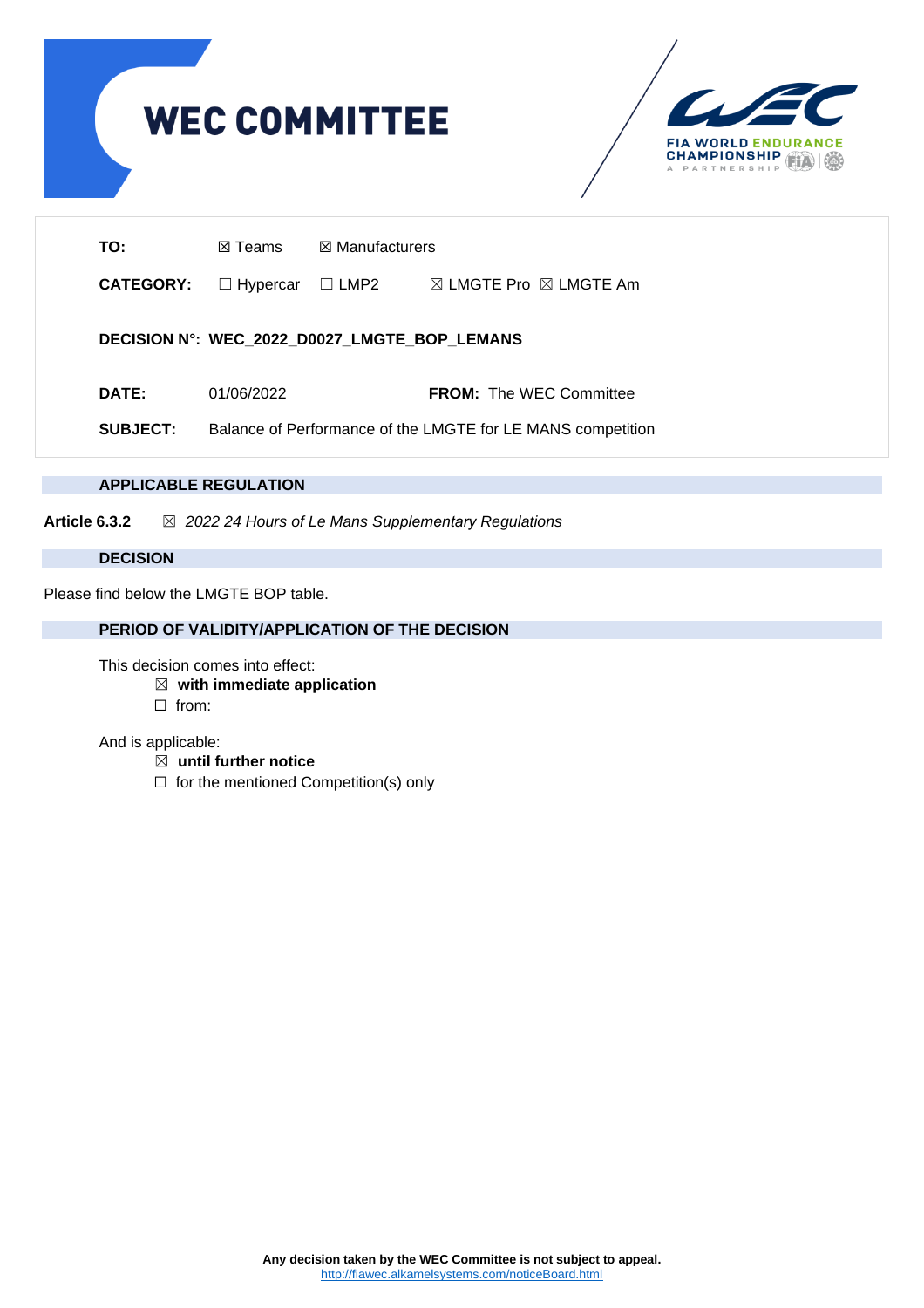



## **LMGTE PRO**

| <b>CORVETTE C8.R</b>                       | prev. (1) | adiust. (2) | final   | <b>FERRARI - 488 GTE EVO</b>                   | prev. (1) | adjust. (2) | final   | <b>PORSCHE 911 RSR - 19</b>                | prev. (1)        | adjust. (2) | final   | Notes:                                                             |
|--------------------------------------------|-----------|-------------|---------|------------------------------------------------|-----------|-------------|---------|--------------------------------------------|------------------|-------------|---------|--------------------------------------------------------------------|
| (*) MIN. CAR WEIGHT (kg)                   | 1269 kg   |             | 1269 kg | (*) MIN. CAR WEIGHT (kg)                       | 1269 kg   |             | 1269 kg | (*) MIN. CAR WEIGHT (kg)                   | 1285 kg          |             | 1285 kg | Additional data is required from the Team ECU for all competitors. |
| <b>MAX. ONBOARD FUEL VOLUME (liter)</b>    | 981.      |             | 98 I.   | MAX. ONBOARD FUEL VOLUME (liter)               | 901.      |             | 90 I.   | MAX. ONBOARD FUEL VOLUME (liter)           | 102 <sub>1</sub> |             | 102 I.  | the base software, supplied by the ECU manufacturer, which is the  |
| DECLARED MIN. LAMBDA                       | 0.88      |             | 0,88    | DECLARED MIN. LAMBDA                           | 1.15      |             | 1,15    | DECLARED MIN. LAMBDA                       | 0.89             |             | 0.89    | measurement on each parameter. (see Electronic Package for che     |
| MIN. REAR WING ANGLE WITH RESPECT TO FLOOR | 4.8       |             | 4.8     | MIN. REAR WING ANGLE WITH RESPECT TO FLOOR     | 5.3       |             | 5.3     | MIN. REAR WING ANGLE WITH RESPECT TO FLOOR | 2.0              |             | 2.0     |                                                                    |
| (**) ENGINE POWER - AIR RESTRICTOR         |           |             |         | <b>ENGINE POWER - Pboost RATIO MAX. VS RPM</b> |           |             |         | <b>ENGINE POWER - AIR RESTRICTOR</b>       |                  |             |         | Adjustments are made with:                                         |
| 1 x MAX RESTRICTOR DIAMETER (mm)           | 41,9 mm   |             | 41,9 mm | 4000                                           | 1.83      |             | 1,83    | 2 x MAX. RESTRICTOR DIAMETER (mm)          | 30,7 mm          |             | 30,7 mm | - the waivers required;                                            |
|                                            |           |             |         | 4500                                           | 1,81      |             | 1,81    |                                            |                  |             |         | - with the data provided by the manufacturers;                     |
|                                            |           |             |         | 5000                                           | 1.82      |             | 1,82    |                                            |                  |             |         | - with the information provided by the manufacturers;              |
|                                            |           |             |         | 5500                                           | 1,80      |             | 1,80    |                                            |                  |             |         | - with analysis made by FIA/ACO.                                   |
|                                            |           |             |         | 6000                                           | 1.72      |             | 1,72    |                                            |                  |             |         |                                                                    |
|                                            |           |             |         | 6500                                           | 1.61      |             | 1,61    |                                            |                  |             |         | (*): weight including camera (or dummy) equipment                  |
|                                            |           |             |         | 7000                                           | 1.47      |             | 1.47    |                                            |                  |             |         | (**): including new correction versus T°Manifold                   |
|                                            |           |             |         | 7100                                           | 1,10      |             | 1,10    |                                            |                  |             |         | (1): the previous value is referring to the previous BOP           |
|                                            |           |             |         |                                                |           |             |         |                                            |                  |             |         | (2): the adjust ments are related to the changes done for this BOF |

| <b>PORSCHE 911 RSR - 19</b>                | prev. (1) | adjust. (2) | final   |
|--------------------------------------------|-----------|-------------|---------|
| <sup>*</sup> ) MIN. CAR WEIGHT (kg)        | 1285 kg   | ٠           | 1285 kg |
| MAX. ONBOARD FUEL VOLUME (liter)           | 1021.     | ٠           | 102 I.  |
| DECLARED MIN. LAMBDA                       | 0.89      | ٠           | 0.89    |
| MIN. REAR WING ANGLE WITH RESPECT TO FLOOR | 2.0       | ٠           | 2.0     |
| <b>ENGINE POWER - AIR RESTRICTOR</b>       |           |             |         |
| 2 x MAX, RESTRICTOR DIAMETER (mm)          | 30.7 mm   |             | 30.7 mm |

Additional data is required from the Team ECU for all competitors. This data should be sent by<br>the base software, supplied by the ECU manufacturer, which is therefore an accurate<br>measurement on each parameter. (see Electro

### **LMGTE AM**

| <b>ASTON MARTIN VANTAGE AMR</b>            | prev. (1) | adjust. (2)          | final   | <b>FERRARI - 488 GTE EVO</b>                   | prev. (1) | adjust. (2)          | final   | <b>PORSCHE 911 RSR - 19</b>                | prev. (1) | adjust. (2) | final               | Notes:                                                             |
|--------------------------------------------|-----------|----------------------|---------|------------------------------------------------|-----------|----------------------|---------|--------------------------------------------|-----------|-------------|---------------------|--------------------------------------------------------------------|
| (*) MIN. CAR WEIGHT (kg)                   | 1262 kg   |                      | 1262 kg | (*) MIN. CAR WEIGHT (kg)                       | 1279 kg   |                      | 1279 kg | (*) MIN. CAR WEIGHT (kg)                   | 1295 kg   |             | 1295 kg             | ASTON MARTIN: AERODYNAMIC KIT "B"                                  |
| MAX. ONBOARD FUEL VOLUME (liter)           | 921       |                      | 921.    | MAX. ONBOARD FUEL VOLUME (liter)               | 871.      |                      | 871.    | MAX. ONBOARD FUEL VOLUME (liter)           | 99 I.     |             | 991.                |                                                                    |
| DECLARED MIN. LAMBDA                       | 0.94      |                      | 0,94    | DECLARED MIN. LAMBDA                           | 1.15      |                      | 1.15    | DECLARED MIN. LAMBDA                       | 0.89      |             | 0.89                |                                                                    |
| MIN, REAR WING ANGLE WITH RESPECT TO FLOOR | 4.1       |                      | 4.1     | MIN. REAR WING ANGLE WITH RESPECT TO FLOOR     | 5.3       |                      | 5.3     | MIN. REAR WING ANGLE WITH RESPECT TO FLOOR | 2.0       |             | 2.0                 |                                                                    |
| Engine power - Pboost ratio max vs RPM     |           | Pboost ratio Max (-) |         | <b>ENGINE POWER - Pboost RATIO MAX. VS RPM</b> |           | Phoost ratio Max (-) |         | <b>ENGINE POWER - AIR RESTRICTOR</b>       |           |             |                     | Adjustments are made with:                                         |
| 4000                                       | 1.37      |                      | 1,37    | 4000                                           | 1.77      |                      | 1,77    | 2 x MAX. RESTRICTOR DIAMETER (mm)          | 30.2 mm   |             | $30,2 \, \text{mm}$ | the waivers required;                                              |
| 4500                                       | 1.42      |                      | 1,42    | 4500                                           | 1.75      |                      | 1,75    |                                            |           |             |                     | - with the data provided by the manufacturers;                     |
| 5000                                       | 1.42      |                      | 1,42    | 5000                                           | 1.76      |                      | 1.76    |                                            |           |             |                     | - with the information provided by the manufacturers;              |
| 5500                                       | 1.43      |                      | 1,43    | 5500                                           | 1.74      |                      | 1,74    |                                            |           |             |                     | - with analysis made by FIA/ACO.                                   |
| 6000                                       | 1.43      |                      | 1,43    | 6000                                           | 1,66      |                      | 1,66    |                                            |           |             |                     |                                                                    |
| 6500                                       | 1.38      |                      | 1,38    | 6500                                           | 1.55      |                      | 1,55    |                                            |           |             |                     | (*): weight including camera (or dummy) equipment                  |
| 7000                                       | 1.29      |                      | 1,29    | 7000                                           | 1.41      |                      | 1,41    |                                            |           |             |                     | (**): including new correction versus T°Manifold                   |
| 7200                                       |           |                      | 1,26    | 7100                                           | 1,04      |                      | 1,04    |                                            |           |             |                     | (1): the previous value is referring to the previous BOP           |
| 7300                                       | 1.12      |                      | 1,12    |                                                |           |                      |         |                                            |           |             |                     | (2): the adjust ments are related to the changes done for this BOP |